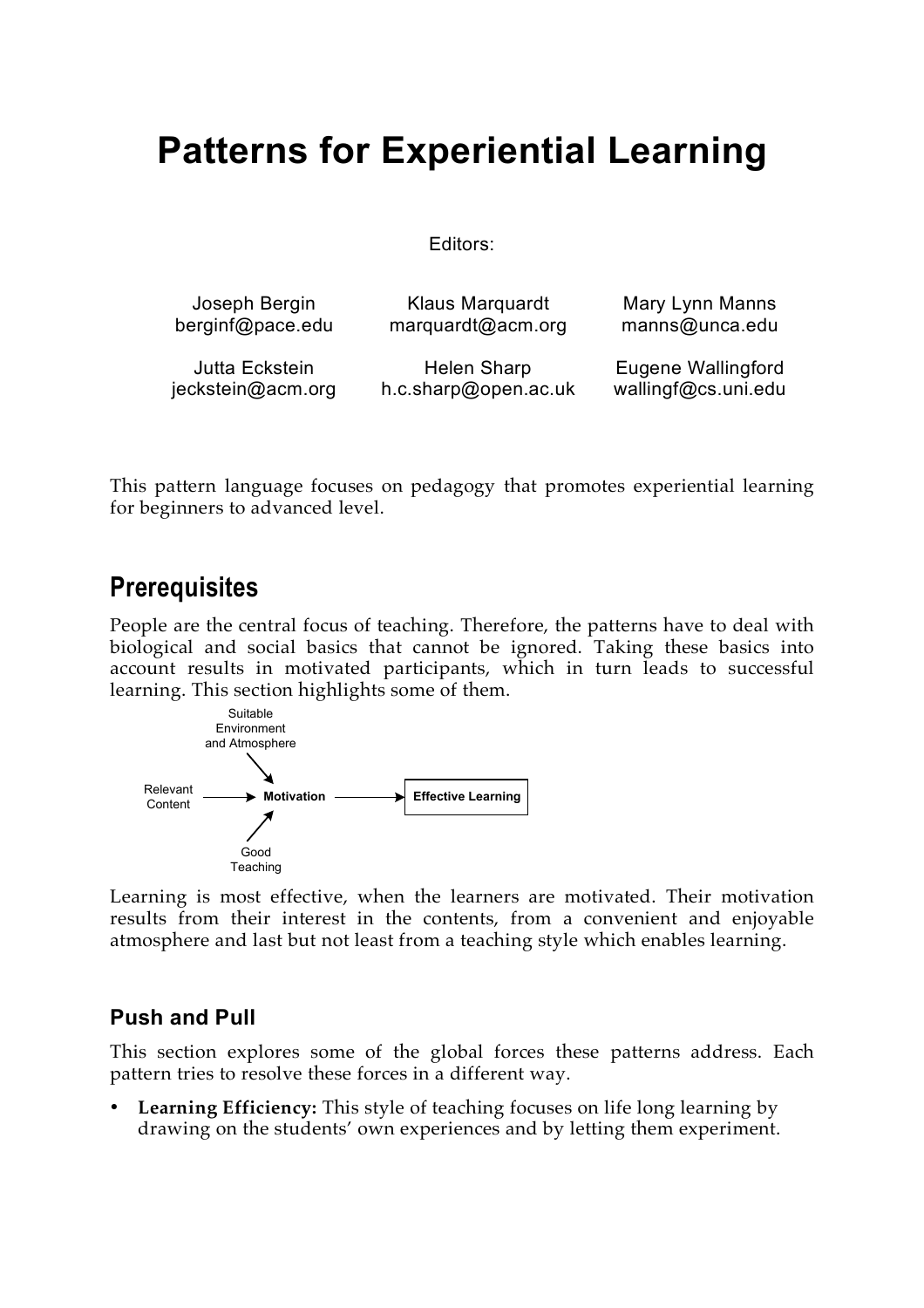However sometimes another teaching style might be more efficient for shortterm learning.

- **Time Consumption:** Compared to lecturing, this kind of teaching takes up more time in a course or seminar. This might conflict with the number of topics that have to be covered in total.
- **Teacher work:** Usually, this kind of teaching requires more work and preparation for the teacher.
- **Learner attitude:** Some students prefer the lecture method only, and therefore may not be open to other approaches such as experiential learning.
- **Topic suitability:** Some topics may not be suitable for an experiential learning approach.
- **Cultural dependency:** Most of the patterns in this collection been used only in the western world. Some of them may not be suitable for use in other cultures. For example, Built in Failure is difficult or impossible to implement in countries where admitting a mistake is not socially acceptable.

## **Quick Access Table**

The following table lists some problems, which often occur in a training environment, and the respective patterns of this language, which address those problems.

| Participants forget the contents.             | SEE BEFORE HEAR; EXPERIENCING IN THE        |
|-----------------------------------------------|---------------------------------------------|
|                                               | TINY, SMALL AND LARGE                       |
| Participants are overwhelmed by theory.       | ONE CONCEPT SEVERAL IMPLEMENTATIONS;        |
|                                               | <b>ABSTRACTION GRAVITY; SOLUTION BEFORE</b> |
|                                               | <b>ABSTRACTION</b>                          |
| Participants expect all solutions – and       | <b>ONE CONCEPT SEVERAL IMPLEMENTATIONS;</b> |
| especially the one and only solution – from   | <b>BUILD AND MAINTAIN CONFIDENCE; THREE</b> |
| the teacher. They do not trust their own      | <b>BEARS</b>                                |
| knowledge.                                    |                                             |
| Participants don't know how to learn          | <b>BUILT IN FAILURE; MISSION IMPOSSIBLE</b> |
| outside the official learning environment.    |                                             |
| Participants say the teaching velocity is too | <b>EXPOSE THE PROCESS</b>                   |
| fast, they have a hard time to follow.        |                                             |
| Only a few students participate, the rest     | <b>ROUND ROBIN</b>                          |
| are quiet.                                    |                                             |
| Participants have problems grasping the       | <b>STUDENT DESIGN SPRINT</b>                |
| whole picture.                                |                                             |
|                                               |                                             |

## **ABSTRACTION GRAVITY – FROM HIGH TO LOW**

This pattern is based on Gary L. Craig's *Discussion-Activity-Review-Lab-Review* [GLC] pattern and was revised by Jane Chandler.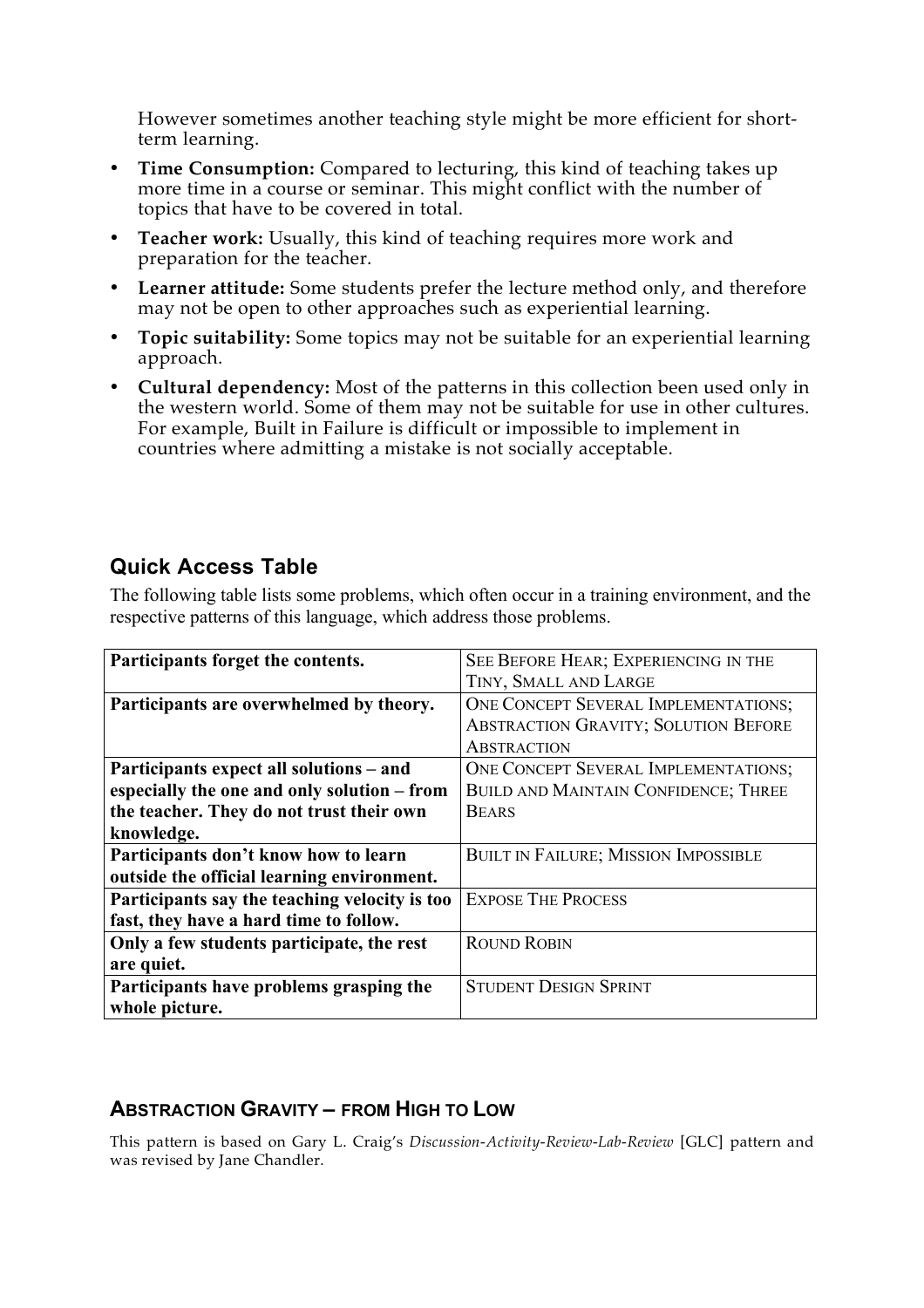You are about to start a new topic, which is has many levels of abstraction.

#### ❊❊❊

## **Concepts that must be understood at two levels of abstraction require time for a Spiral [JB] approach to learning. However this can be time consuming.**

#### ❊❊❊

## **Therefore, introduce a concept at its highest level of abstraction and use reflection on the concept to link the higher-level abstraction to the lower one.**

Introduce each level of abstraction with concrete, practical examples or exercises. When designing examples or exercises relate the abstract concept to students' concrete experiences (see SOLUTION BEFORE ABSTRACTION) and ensure that students see a number of examples of the concept (as in ONE CONCEPT – SEVERAL IMPLEMENTATIONS).

Consider carefully which of the abstraction levels of the concept to emphasize, e.g., the higher or lower level or the transformation process between the levels of abstraction, as this will drive the level of detail required in each activity.

A consequence of this pattern is that students appreciate the links between the concept's different levels of abstraction. Alternatively, if all teaching is strictly bottom-up students may never see the overall picture and become lost in a mire of seemingly unrelated detail. Many, not all, of the details become obvious to most students when they see the overall structure.

#### ❊❊❊

*For example, begin with a class-wide discussion of the concept at its highest level of abstraction without focusing on the details. This will support understanding the big picture. Follow this with small group exercises based around specific (detailed) issues. Next, review the results of the exercises with the whole class, paying particular attention to both common and alternative solutions. Use a second set of exercises to enable the students to produce the lower level of abstraction for themselves. Where appropriate the lower level abstraction, at least in part, should be illustrated through a transformation. Finally, evaluate the results of the second set of exercises and reflect on the connections between the abstraction levels.*

*This pattern can be used in analysis & design or design & coding courses to show the relationship between the two phases and provide a context for the decisions made. For example, introduce the design issues in an initial, class-wide discussion and follow this with the students undertaking a design exercise. Students then have a sense of "ownership" of the problem and subsequent design and from this position they can then be asked to code the design and finally to review and evaluate their code in relation to their design.*

## **SOLUTION BEFORE ABSTRACTION**

This pattern is based on Ian Chai's Concrete to Abstraction [IC] pattern and was revised by Klaus Marquardt.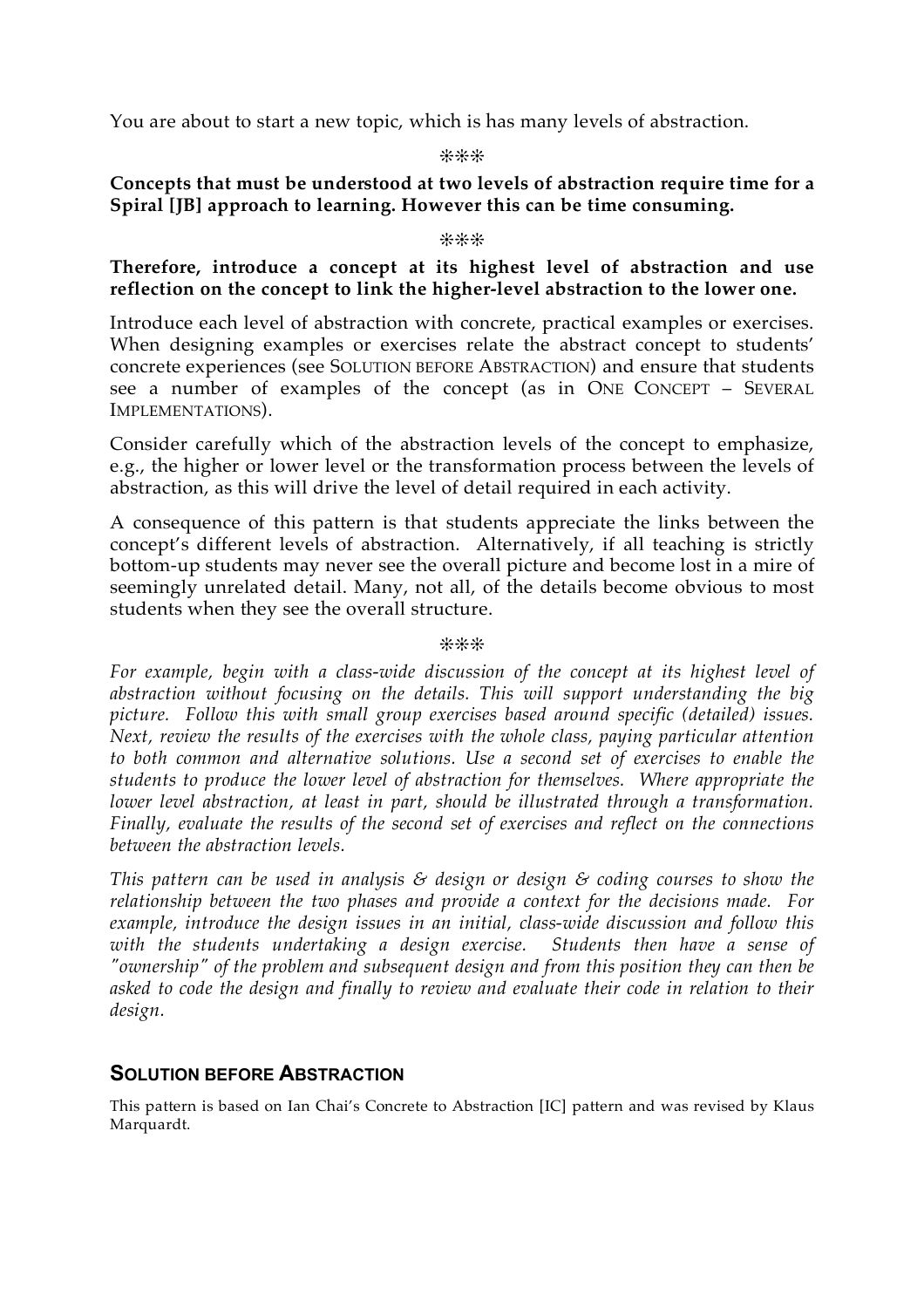You want to introduce a new, abstract topic and you took ABSTRACTION GRAVITY into account.

❊❊❊

In a typical classroom situation, students may not know what benefit they might derive from the topic. There is the need to keep students' interest even in abstract concepts.

**An abstract concept can become the basis for a large number of applications. However, it is hardly considered useful unless it is related to concrete experience.**

❊❊❊

**Therefore, give the students an example of the problem in a setting that they are comfortable with.** After they have found a solution for this example, focus their attention on those aspects that can be applied to similar problems. When your students are inexperienced or you feel that the subject matter is very complex, you should introduce more than one concrete example (see ONE CONCEPT – SEVERAL IMPLEMENTATIONS).

Use the identified transferable aspects to introduce the general, abstract concept of the solution. When your students have understood the underlying principle, you can advance to a more formal description such as abstractions or patterns.

This kind of presentation is especially useful for students with little or no experience in the course area. It assumes that students are not familiar with the concept with respect to their profession, so that they need to learn a relation that more experienced professionals probably already discovered themselves. After some abstractions are introduced this way, the teacher may change the presentation form and start with abstractions before applying it to example situations.

#### ❊❊❊

*For example, real life experiences can be used to introduce abstract concepts. When two persons have no language in common, and they do not want to learn another language, they need a translator. Between two existing software systems that do not understand each other, you need a component taking a role similar to a translator. This analogy to a real life experience helps to introduce the concept of the* Adapter *pattern that allows establishing contact to a different program without the need to change it.*

## **ONE CONCEPT – SEVERAL IMPLEMENTATIONS**

This pattern is based on Marcelo Jenkins' Design-Do-Redo-Redo [MJ] pattern and was revised by Markus Voelter.

You want to provide more than one SOLUTION BEFORE ABSTRACTION.

❊❊❊

**An abstract concept is hard to understand without a concrete implementation or realization. However, teaching a theory using a concrete implementation might**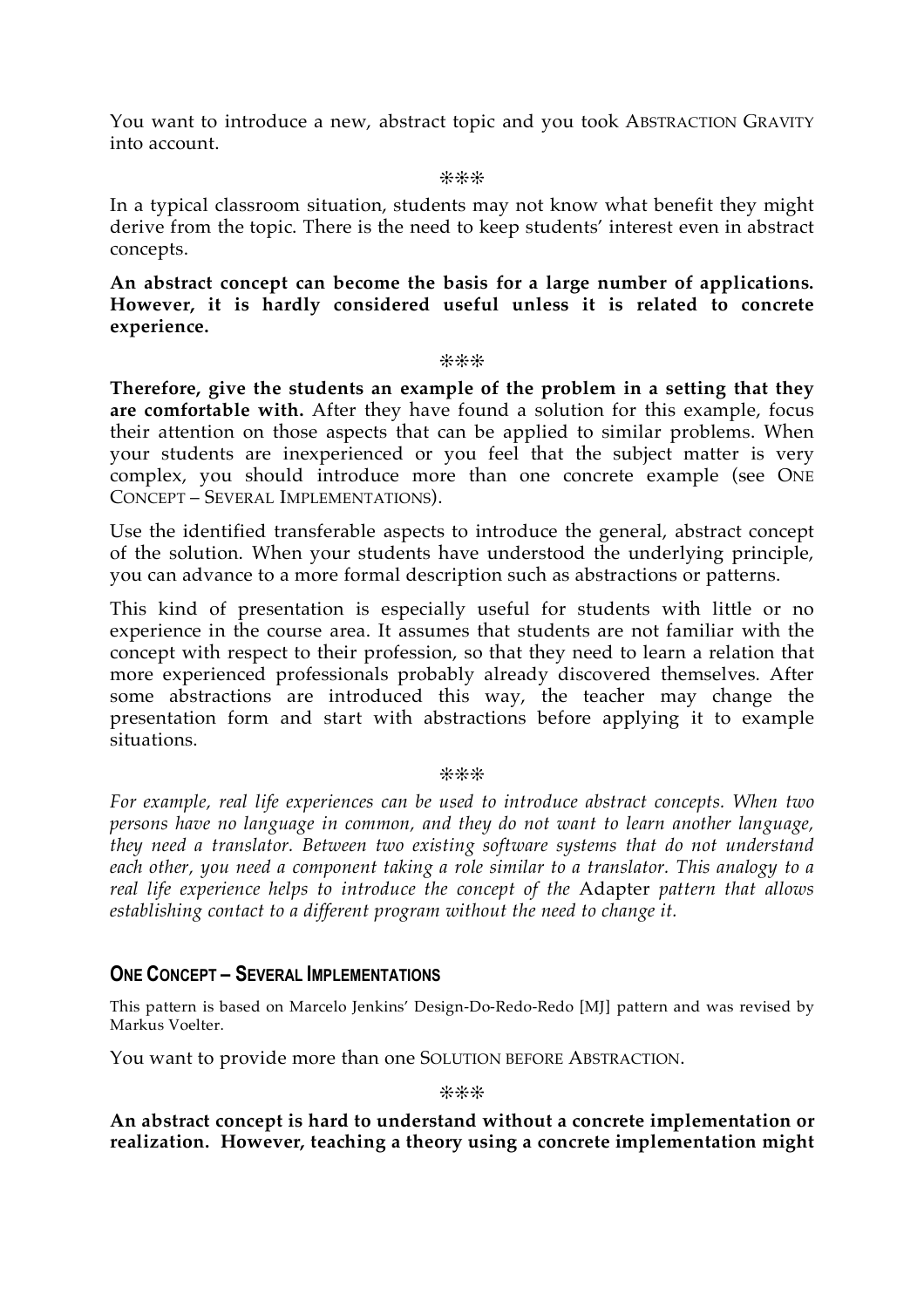**blur the concept itself, because the concrete implementation might not follow exactly the abstract model.**

#### ❊❊❊

**Therefore, use several different implementations of the concept as examples while teaching the abstract concept.** Compare the different implementations afterwards, to re-discover the essence, the abstract concept. You can use this pattern in the form of examples, exercises, group work, etc.

As a consequence, the students learn the abstract concept *and* see several concrete implementations. This allows them to distill the concept itself from the realizations. It is an advantage if the students are already familiar with one of the concrete realizations. If the pattern is used in the form of exercises or group work, immediate feedback is critical, to make sure the students don't implement the concept wrong several times.

❊❊❊

*For example, it is hard to teach object-oriented programming concepts without binding them to a specific programming language. To change this problem, let the participants implement a small problem in several languages, and afterwards, let them compare the solutions using a table with several comparison criteria, such as encapsulation, polymorphism, inheritance, memory management, syntax, etc.*

## **EXPERIENCING IN THE TINY, SMALL AND LARGE**

This pattern is based on Billy B.L. Lim's Programming in the Tiny, Small, Large [BL] pattern and was revised by Jutta Eckstein.

You want to provide a SOLUTION BEFORE ABSTRACTION for each level of ABSTRACTION GRAVITY.

❊❊❊

Some topics require a number of iterations in various depths to enforce learning by repetition.

**A complex concept is difficult to understand unless you have experienced it by example. However concepts are often so complex that experiencing the whole in one step doesn't help either.**

#### ❊❊❊

**Therefore, introduce the concept in three stages, tiny, small and large, which allow you to monitor the students' progress on a topic-by-topic –** *tiny* **– basis, to test if the student can combine the topics and apply them in a larger –** *small* **– setting and to solve a real-world –** *large* **– problem using all parts of the concept, thus seeing the** *big picture* **gradually.**

Provide a smooth way for the students to get a start into the topic. This is best done by General Concepts First [VF]. Make sure that each of the stages doesn't force the students to make a large jump (as in Digestible Package [VF]). And finally don't forget to give immediate Feedback [VF] to the students' experiences. You could also first let the students experience the concepts as in SEE BEFORE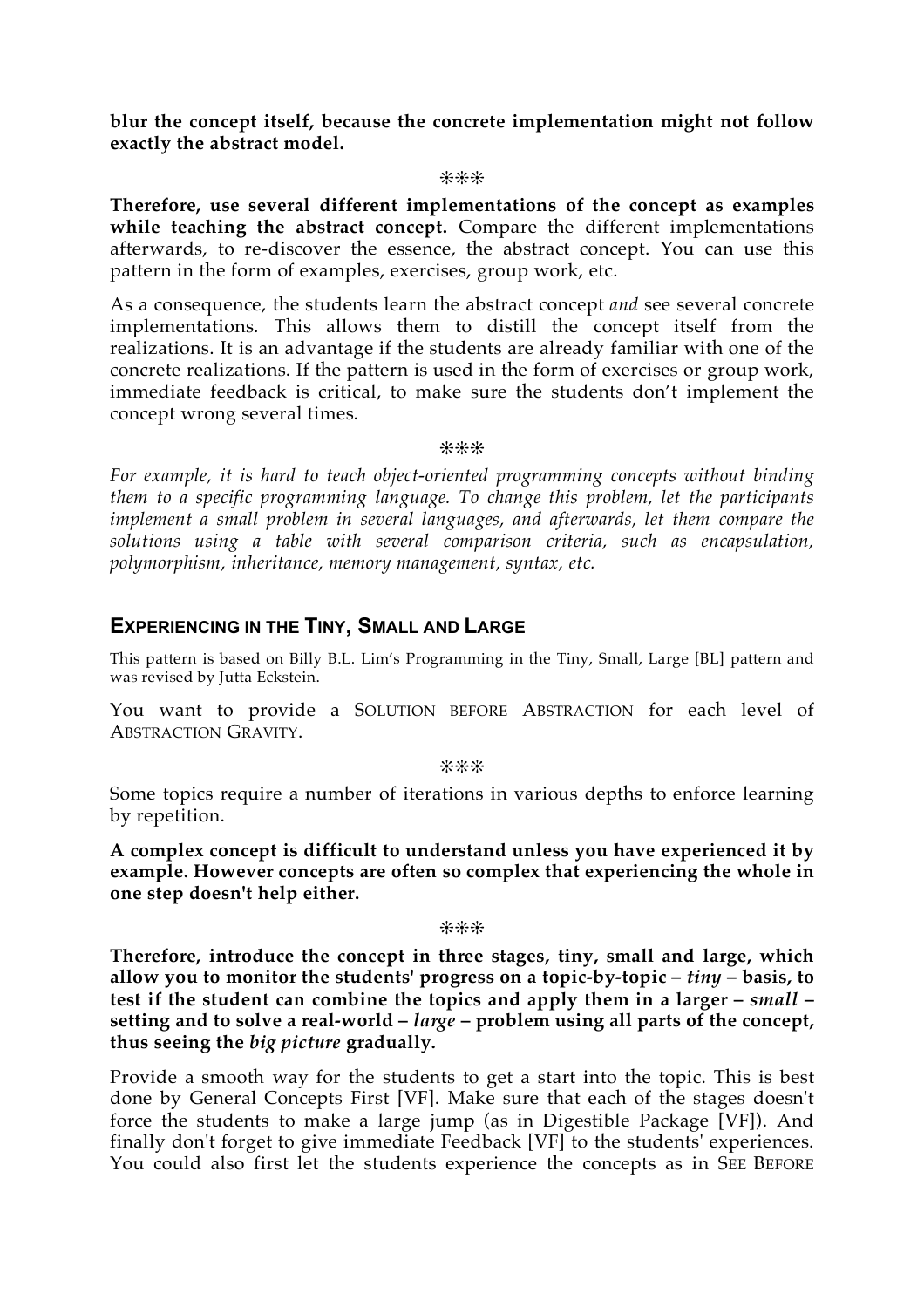HEAR. If you want to emphasize the iterative part of the pattern more, you can use Spiral [JB] as the context.

As a consequence, students can grasp abstract concepts early in the course through tiny assignments before they embark on a more challenging one. Provide the students with the possibility to see the *big picture* without losing track of the details by working on the individual pieces and combining those pieces together.

#### ❊❊❊

*When you teach the basics of object-oriented design concepts assign to the students one* tiny *concept, e.g. a single class for which the students should model the responsibilities. The next step would be to let them develop a* small *design, consisting of e.g. three classes, so they will have to focus also on collaborations. The final* large *assignment would then be to design a whole system, where e.g. Design Patterns should be considered. The time frames for the different stages depend on the whole course length. When you are teaching a one-week course in industry, the tiny assignment may take only a few minutes, the small assignment less than an hour whereas the large assignment will run throughout the whole week.*

## **SEE BEFORE HEAR**

This pattern is based on Mary Lynn Manns' *Lab-Discussion-Lecture-Lab* Pattern [MLM] and was revised by Mary Lynn Manns.

You want to introduce a new concept. Maybe you want to introduce one implementation of ONE CONCEPT – SEVERAL IMPLEMENTATIONS, provide the SOLUTION BEFORE ABSTRACTION or you want to help the students to EXPERIENCING IN THE TINY, SMALL AND LARGE.

❊❊❊

Learners often find it difficult to convert what they've heard in the classroom into skills they can use outside the classroom. They will remember less of what they hear than what they see and experience. However, in the typical and quite practical classroom lecture format, instructors are often heard saying things such a "*<this> is what will happen when you do <this>*". **But, a "hear before see" approach is quite abstract, and can make it difficult for the learner to later make use of the concepts in the lecture.**

❊❊❊

**Therefore***,* **give learners the opportunity to** *see* **and experience a new concept before they** *hear* **about it.** Encourage learners to record, and to reflect upon, what happened when they are involved in the learning.

Learners become actively involved in their learning because they are introduced to new concepts as they are using them. Instructors can give less abstract lectures since learners will have had experience with the concepts before a lecture session.

❊❊❊

*For example:*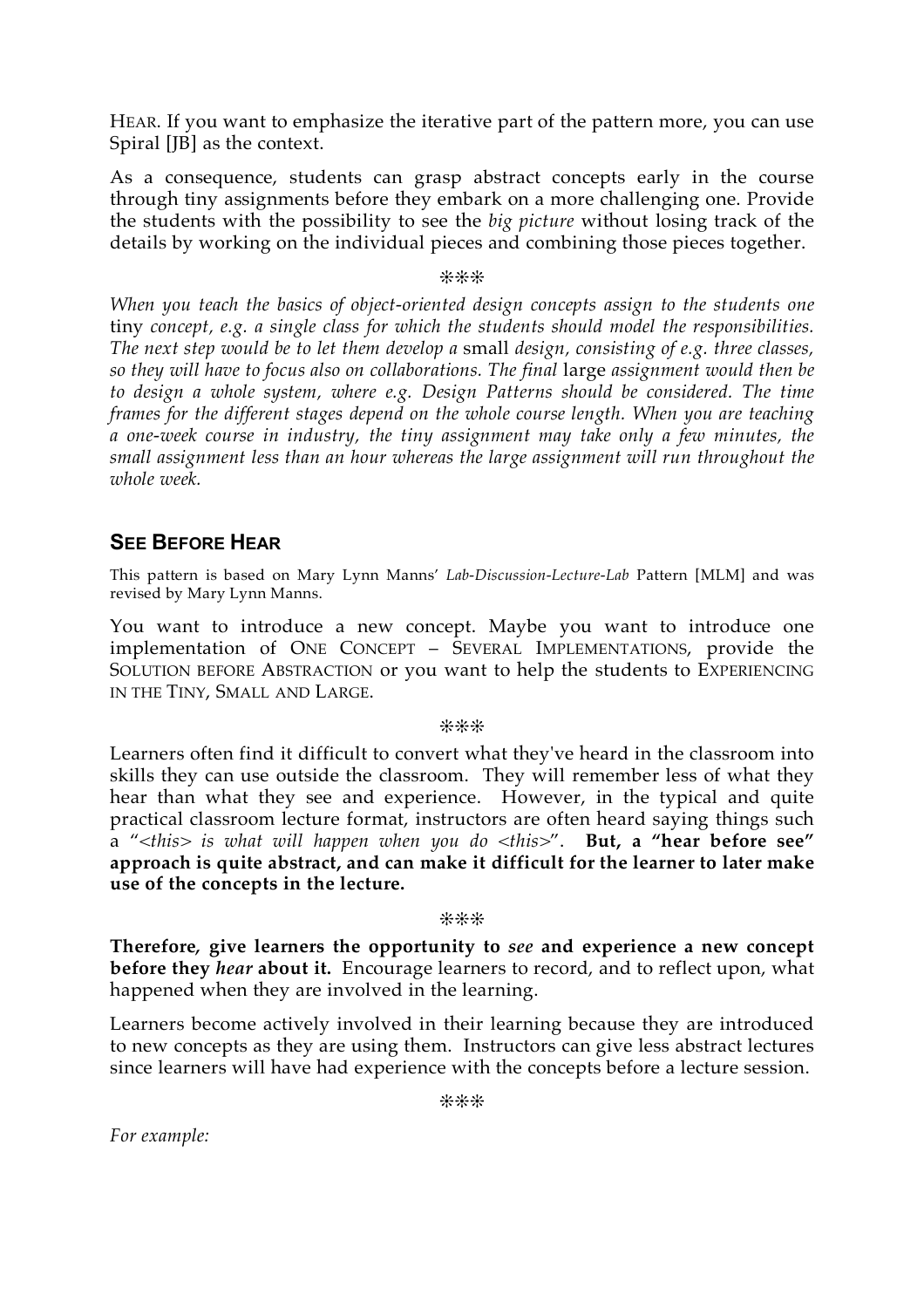*See: Give learners the resources to complete a hands-on lab exercise with detailed step-bystep instructions and references to documentation where clarification may be obtained. Include questions throughout to encourage learners to record and analyze their experiences. Periodically allow time for a learner-centered discussion of unfamiliar concepts and problems encountered along the way.*

*Hear: Following the "see" experience, a more traditional "hear" lecture can be delivered to solidify the new concepts that were introduced during the lab. References should be made to the experiences the learners just had during the "see" phase.*

*Because of the effort required to develop the hands-on lab for the "see" experience, the prep time can initially be tedious for the instructor. However, the increased level of student comprehension that this approach provides seems to decrease the necessity for extensive follow-up and review periods.*

*An optional follow-up exercise can be given in the form of a more complex lab that reinforces and tests each learner's understanding of the new concepts. The instructor can then evaluate it.*

Mistake Pattern and Toy Box [JBx] are See Before Hear patterns*.*

## **BUILD AND MAINTAIN CONFIDENCE**

This pattern is based on Jutta Eckstein's *Challenge* Pattern [JE] and was revised by Jutta Eckstein.

You want to use SOLUTION BEFORE ABSTRACTION, without providing the solution yourself.

❊❊❊

You want to teach complex concepts, but you do not want to provide solutions.

You want the students to uncover solutions for complex problems by drawing on their own experience rather than just letting them approve what they have learned by listening.

## **How do you challenge students to develop their own solutions?**

Students expect the one and only right solution to a problem from the instructor. But often there is no single answer, but many equally correct answers.

❊❊❊

**Therefore, present a problem taken, like in SOLUTION BEFORE ABSTRACTION from the domain of the students. Provide some hints via questions that have to be answered and that may lead to a solution.** Prepare the students for what they will have to do on their own, so the objectives are clear. You might also want to point out where they have to be cautious and where to focus.

Ask the students to develop several solutions by using THREE BEARS with accompanying criteria for defining the context in which the solution works.

Often students are irritated or uncertain how to progress. Some people aren't able to handle a situation like this at all. If this is the case, then you have to provide hints, so the students are able to overcome their own uncertainty and handle the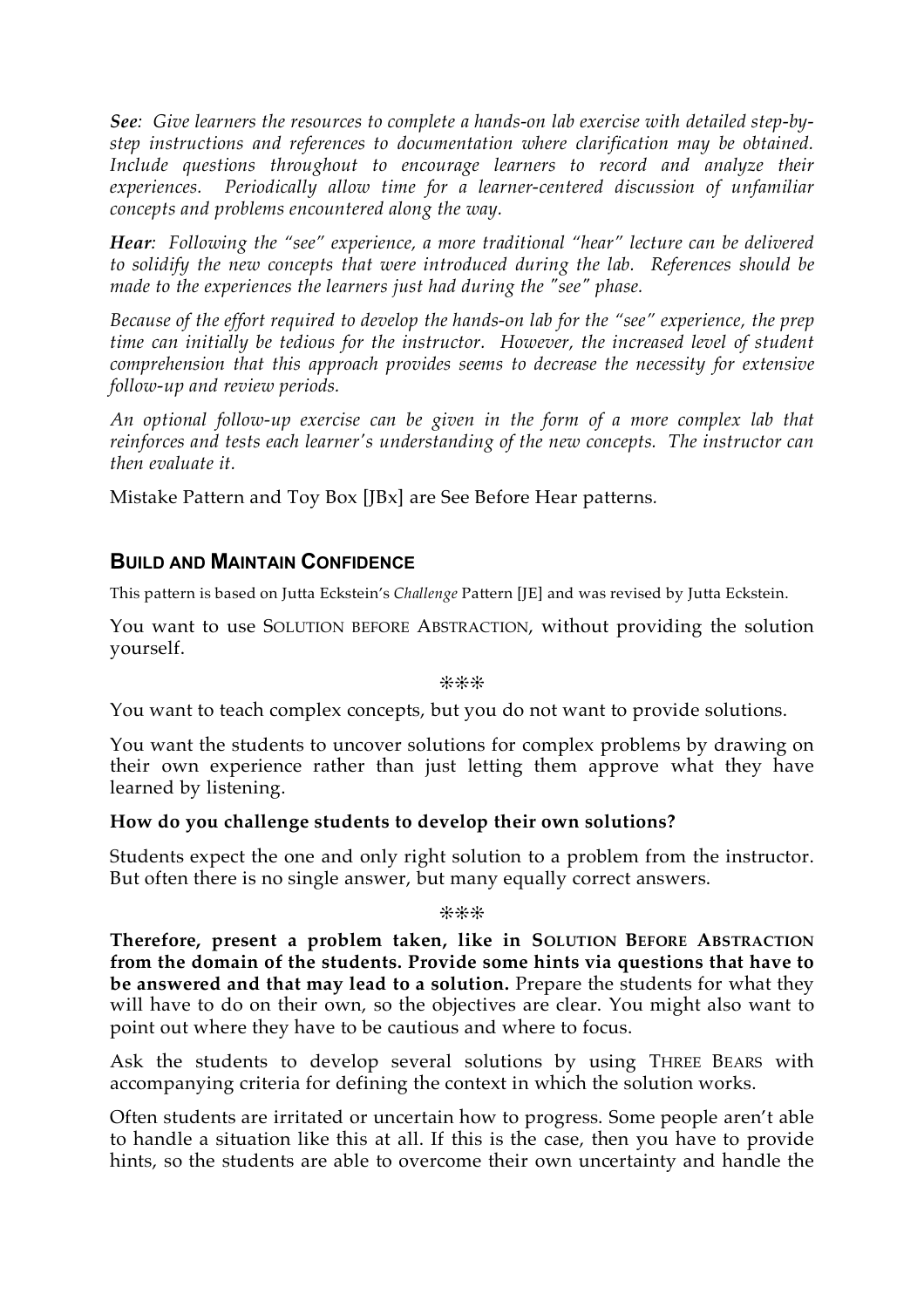situation for themselves. The difficulty for you is to find the optimum way between providing a structure (so the students won't explore for themselves anymore) and laissez-faire, which can mean an incompetent trainer.

Sollmann 1994 reports that the more often students are in this uncertain situation the better they can handle this kind of situation, or rather the longer it takes till they really feel uncertain. It is like in a physical training setting, the more you overcome your limits, the higher your limits will become.

#### ❊❊❊

*Walt Disney once used this technique when he found himself dissatisfied with the features of his staff's animations. Finally, in frustration, he told the animators to exaggerate the movement of all their characters. The result was just what Disney was looking for. [Thomas1981]*

## **BUILT-IN FAILURE**

This pattern is based on Kent Beck's *Three Bears* Pattern [KB] and was revised by Eugene Wallingford.

You want to BUILD AND MAINTAIN CONFIDENCE, so the students trust their own learning capabilities.

#### ❊❊❊

**Learning comes from experience, and much useful experience comes from failure. But a learner who lacks confidence will fear failure, and this fear impedes or even prevents learning.**

Confident learners use failure and frustration as investments whose payoff comes in future success. They know that a "wrong answer" offers the opportunity to discover a misunderstanding and to arrive at a better understanding of the topic. These knowledge "repairs" will lead to improved performance over time.

However, many learners do not start out as confident. Traditional schooling typically discourages or punishes failure through grading schemes and recognition of academic achievement. Employees may fear that their employers will see failure as a sign of inability and lead to fewer workplace rewards. As a result, the confidence to fail is rare and hard to develop.

#### ❊❊❊

#### **Therefore, remove the fear of failure as a barrier to learning by making failure a part of the learning process.**

Create an environment in which failure is an expected and desired outcome of the learning activity. Build an activity that requires learners to reflect on both the "correct" and "incorrect" answers as a way to better understand the topic. Make sure that all learners will encounter the negative outcome and that no one will be stigmatized by not reaching the right answer.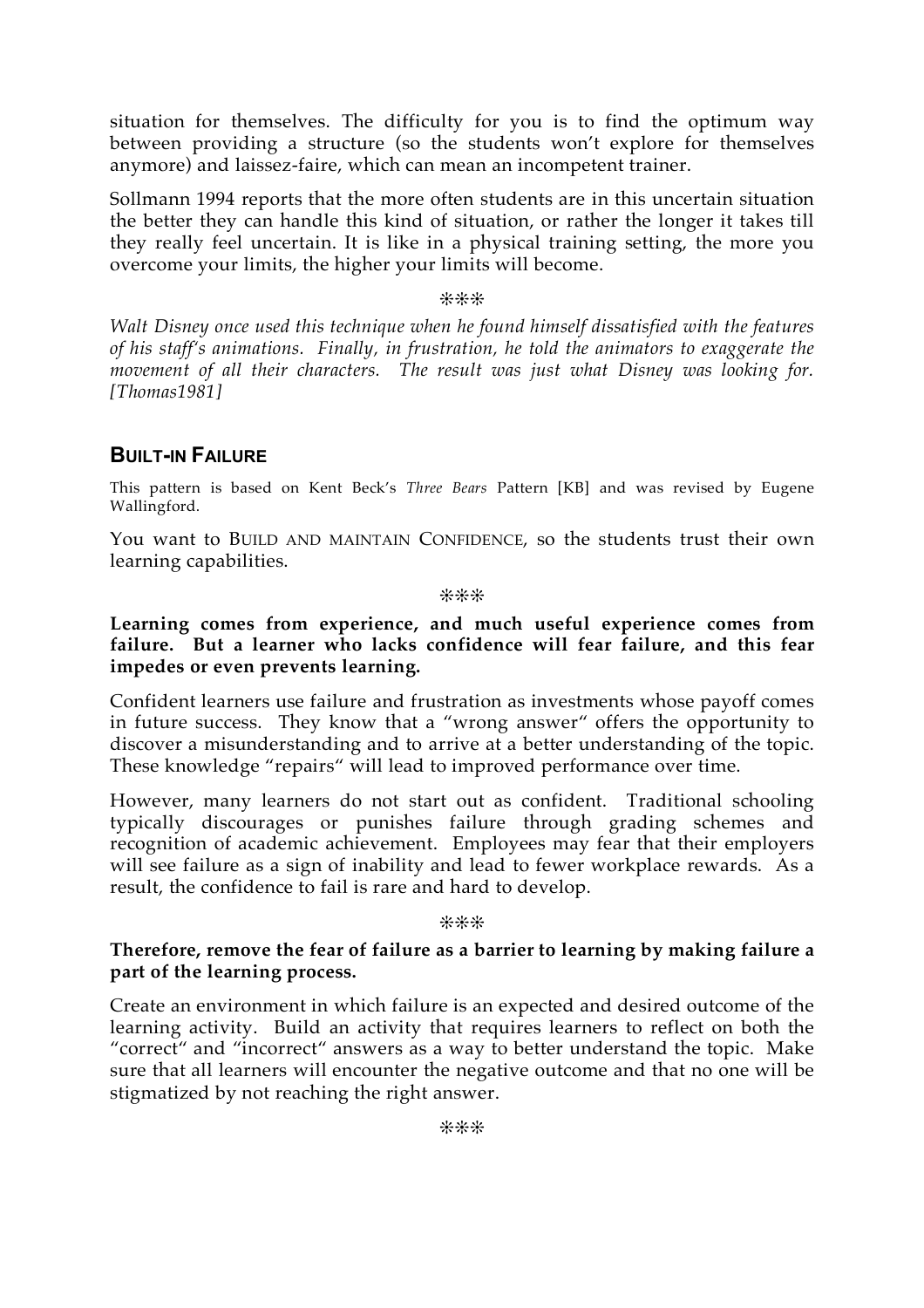*If you want to learn inline skating you have to learn how to fall. You have to accustom yourself to do things wrong in order to be able to deal with the problem later on.*

*Richard Gabriel (often) tells a story of two classes in pottery. One class was told to make one "best" pot on which they would be graded. The other was told to make lots of pots and they would be graded strictly on weight. The second group had no fear and the best pots came uniformly from the second group.*

*Eugene Wallingford reports from one of his students, who in order to learn Java, went home one night and compiled many, many programs in which she had made intentional syntax errors, just so that she could get a "feel" for the kind of error messages she would receive!*

*THREE BEARS builds failure into the process of learning to recognize a point along a continuum. MISSION IMPOSSIBLE poses a problem that cannot be solved with a naive understanding of the topic, encouraging students to explore the topic more deeply. Mistake [JBx] asks students directly to make and deal with errors.*

## **THREE BEARS<sup>1</sup>**

This pattern was written by Kent Beck [KB] and revised by Eugene Wallingford.

You want the students to experience ONE CONCEPT – SEVERAL IMPLEMENTATIONS.

❊❊❊

Many problems challenge the learner to find a solution positioned along some continuum. Solving these problems effectively requires that the learner discover a point or a range along the continuum that satisfies the demands of the problem. **But finding such a solution requires that the learner have experience with many problems, balancing the demands of each in a particular solution. Until they have sufficient experience, they are likely to be unsuccessful finding the right balance.**

How often should a developer refactor a program? How strictly should a musician follow the rhythm of the piece? How often should a point guard shoot the basketball?

The process of learning to find such balances creates substantial barriers to the learner gaining experience. The learner will likely be unsuccessful on the first few attempts, unlike many other learning activities. Even if the learner stumbles into the right balance, chances are that the learner will not recognize that the balance has been struck, or why.

❊❊❊

**Therefore, ask the learner to create solutions that lie at both extremes, as well as at some balance point.** The extreme answers will certainly be 'wrong' for the

<sup>&</sup>lt;sup>1</sup> THREE BEARS derives from a German fairy tale in which a little girl encounters a number of situations in which her three choices are 'too hot, too cold, just right', 'too hard, too soft, just right', and so on.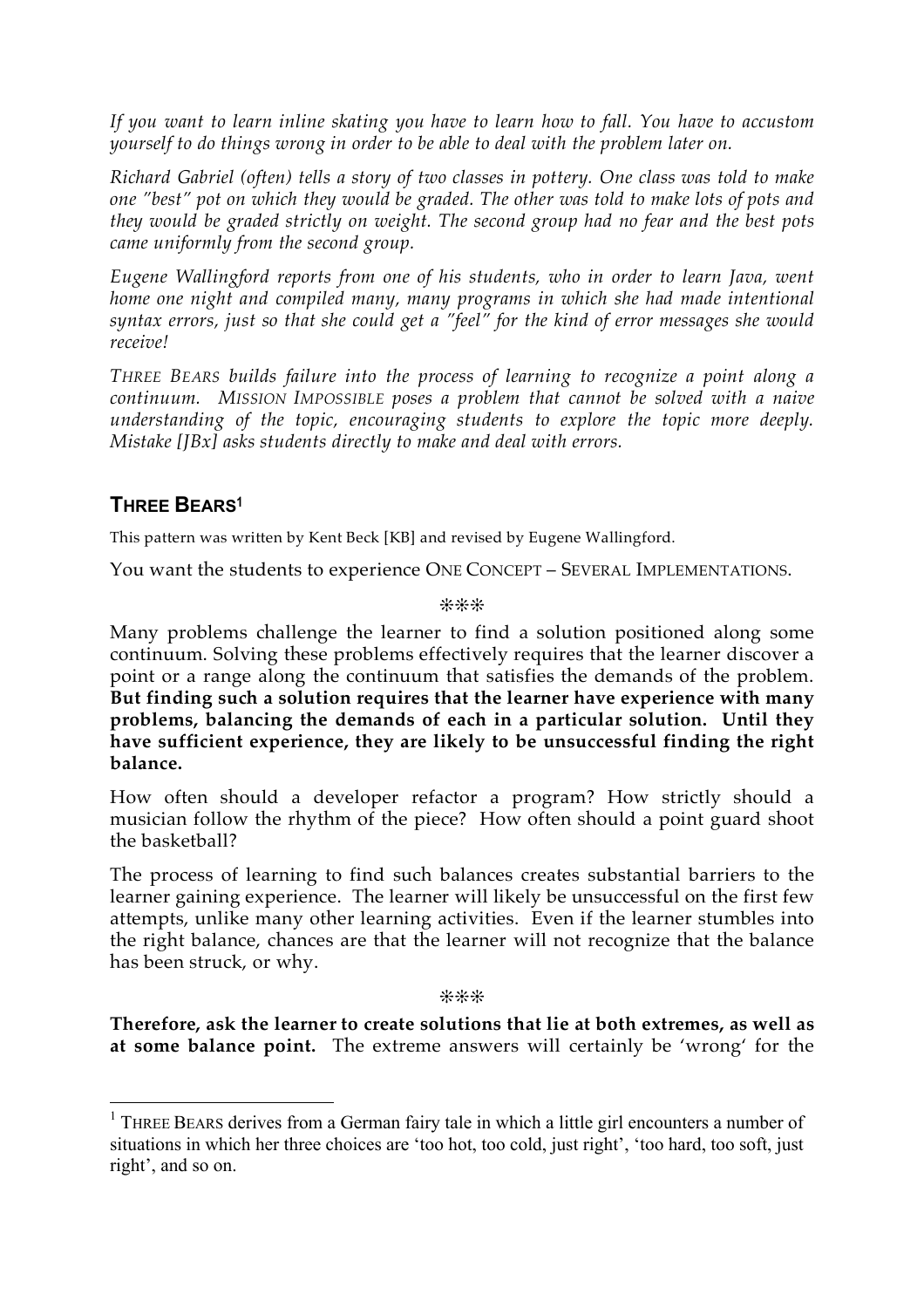given problem, but they give the learner permission to explore the boundaries of the continuum.

First, define the continuum for the learner. The simplest approach is to explain the *reductio ad absurdum* at both extremes.

Second, conduct an experiment that gives the learner a chance to locate the balance for problems whose solutions lie in three different places: at one end of the continuum, somewhere in the middle, and at the other end of the continuum.

Third, conduct a review that gives the learner an opportunity to reflect on the experiment.

It is a good idea to combine THREE BEARS with BUILD AND MAINTAIN CONFIDENCE.

The reductio ad absurdum strategy usually gives the learner enough background to begin learning the continuum. You might also pose a set of questions that will be asked of the resulting balance. For example, in reviewing the frequency of refactoring, you could ask 'Was the team able to get into a good flow while programming?', 'Was there sufficient time for testing?', and 'Did the team deliver its product?'

Your experiment should ensure that the learner experiences all three options close enough in time to accurately compare them. Scope the topic to something that can be accomplished in less than an hour, if possible.

Reviewing the experiment is critical if the learner is to understand how well the solutions balance the problem's demands. A useful technique is to have the learner briefly present the three solutions to other learners, and then have the rest of the group guess which was which. This can help learners who have not yet learned the true boundaries of the continuum.

Some topics are more complex. You may find that reducing a problem to a single continuum oversimplifies the topic so much that the learner arrives at a simplistic understanding. In such cases, you will want to follow up this experience with others that address the problem's other facets.

❊❊❊

*THREE BEARS has been used to teach requirements engineering. The instructor asks the learners to write stories that will define the system: one too large in scope to be useful, one too small, and one just right.*

*Similarly, THREE BEARS can help learners to explore the ethical continuum that faces computing professionals. Groups of three are asked to write stories about obviously ethical applications of computing technology, obviously unethical applications, and applications that are still unsettled. Later, the groups share their stories with each other and try to place the stories on the continuum. Interesting discussions usually follow as the groups disagree with one another about the relative placement of their stories.*

*Many experienced learners routinely use THREE BEARS in their own learning all the time. For example, a Smalltalk programmer might learn the constraint-ish ValueModel framework by deliberately writing systems that use it too much. Some programmers learn*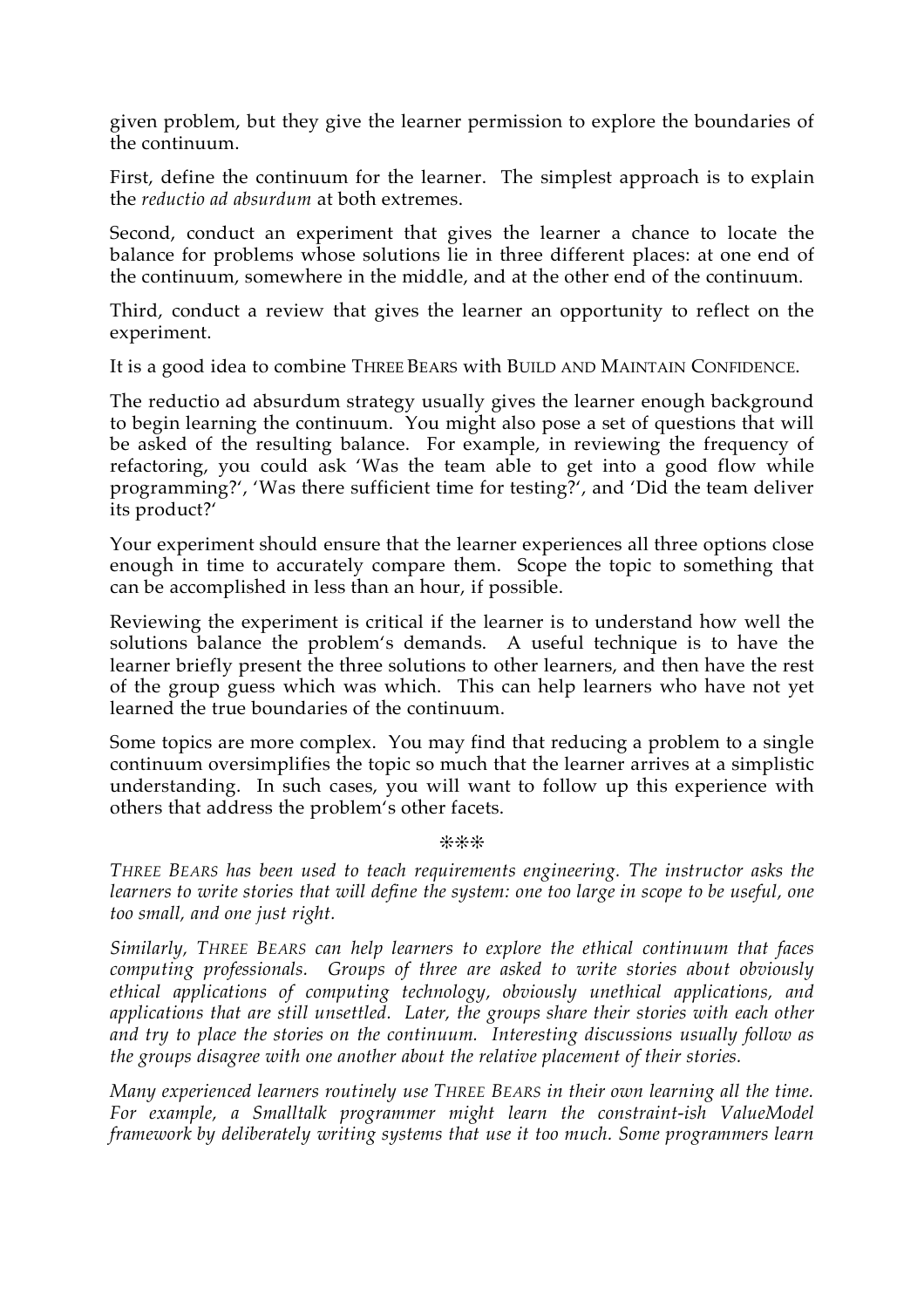*object-oriented programming by writing some programs in which every variable is an instance of a different class and other programs that use too few classes and objects.*

## **MISSION IMPOSSIBLE**

This pattern was written by Alan O'Callaghan's [AOC] and revised by Eugene Wallingford.

You use BUILT IN FAILURE to help the students to come up with their own solutions.

#### ❊❊❊

Many teaching situations are limited in duration. The instructor can choose to omit important concepts in order to fit the available time, but then the learners will not have been exposed to the full subject. Alternatively, the instructor can choose to generalize the material to the point that the whole subject can be covered in the available time. However, such generalizations can oversimplify a rich, subtle topic to the point that the learners think they have mastered it, even though they do not yet have sufficient experience with its details.

Any sufficiently complex topic can be understood at many levels of abstraction. When understanding at deeper levels supports a generalization, then abstraction can be a powerful tool.

**But often new learners arrive at an abstraction not via generalization from a deeper understanding but from a simplification of something they do not yet understand. Such simplistic truths are dangerous, because they lead learners to construct simplistic solutions that do not really solve problems. Worse, the learners' lack of experience prevents them from recognizing the shortcomings in their thinking.**

❊❊❊

**Therefore, present the learner with a problem that seems straightforward to solve but whose complete solution requires a much deeper understanding than the basic concepts afford.**

Choose a problem that at first glance suggests a solution based directly on the general concepts that the learners have encountered. However, a complete solution to the problem should require careful consideration of a number of issues. Indeed, make the development of a complete solution not normally be possible due to insufficient time to study the full range of issues, insufficient information available to the learner, or the lack of any solution at all, despite first impressions.

Follow up the exercise with a brief summary that explains why the problem was *impossible*.

The contrast between the learner's initial reaction ('This is easy!') and the result of some study ('This is a more difficult problem than first we thought!') is crucial to the success of this pattern. It creates in the learner recognition that the subject is subtler than originally thought. The instructor's explanation at the end should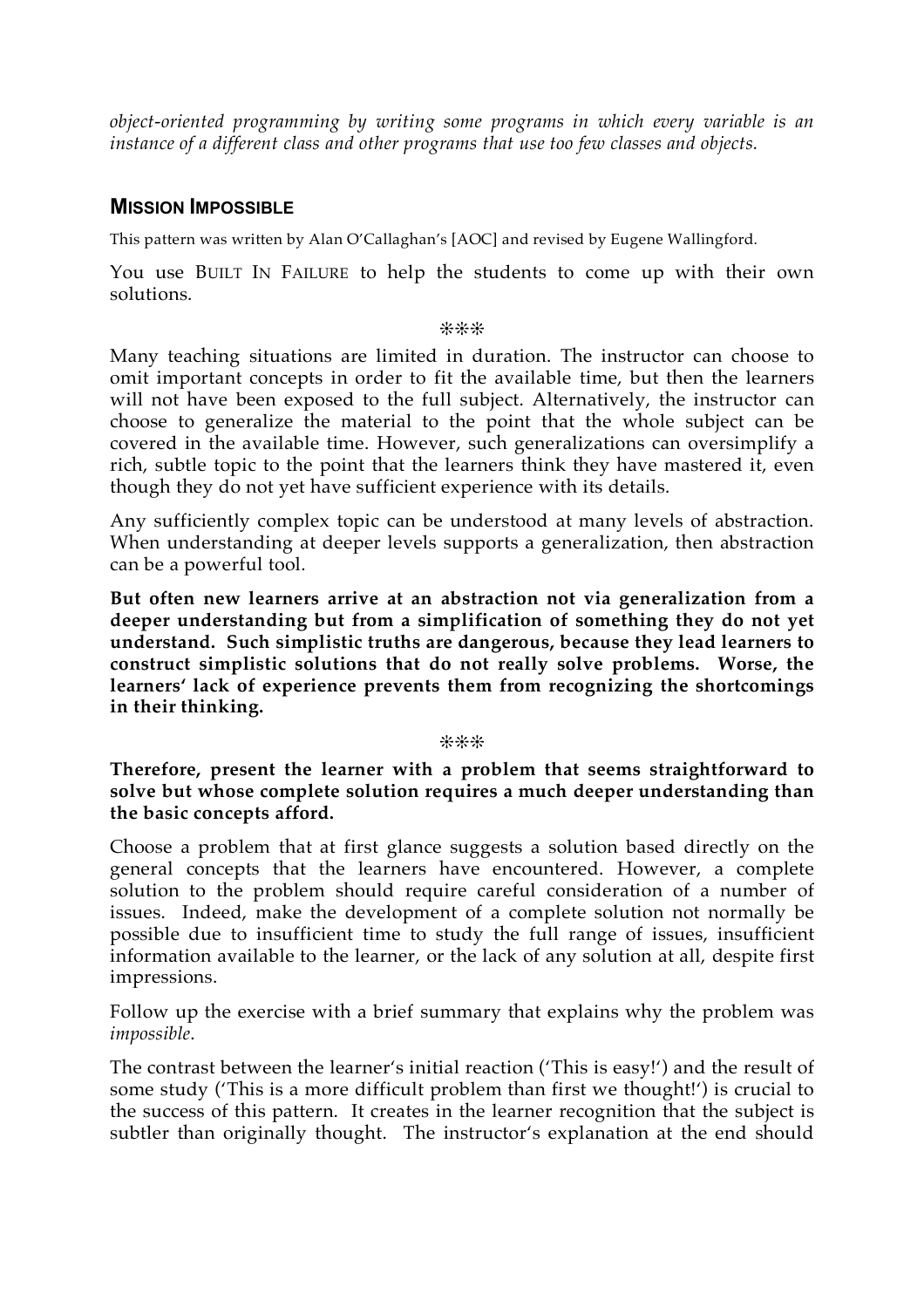make sure that the learner understands both the impossibility of the problem and the role played by their still naive understanding in not seeing it.

Use this technique just after the learner has conquered a logical unit of material. It can be used to form a link between the learning of basic concepts and the more advanced topics needed to master the 'impossibility' of the problem.

You should be able to present the problem in a short form, and yet it should be complete enough that the learner has sufficient information to begin work. The learner should be able to appreciate the unforeseen subtlety of the problem within about 45 minutes, or the learner will begin to lose interest in the problem.

MISSION IMPOSSIBLE makes learners suspicious about their understanding of basic concepts so that they continually question those concepts and improve their understanding of them. Learners occasionally need to be 'shocked' into deeper thinking about what they are doing in order to appreciate subtleties. This becomes even more important when such ideas as 'objects model the real world' can be understood in a naive way that disarms the learner in the face of real problems.

Misused, or overused, the pattern can destroy a learner's confidence in what she is learning. Some learning contexts create unstated expectations that the student that they will be 'spoon-fed' instruction. Many university students come from schools in which rote learning is the norm. In industry, new ideas are often viewed only as tools or as programming techniques and so require 'instruction', not 'education'. MISSION IMPOSSIBLE requires initiative and risk-taking on behalf of the learner, and therefore may not be appropriate in such contexts.

This pattern follows General Concepts First [VF] and is a form of Repeat Topics [VF] that aims for a deeper understanding of the repeated topics.

❊❊❊

*In historic tradition, Zen masters pose questions such as 'What is the sound of one hand clapping?' in order to encourage their students to lose their worldly inhibitions and achieve enlightenment.*

*MISSION IMPOSSIBLE has been used in teaching of object-oriented concepts both to university students and to software professionals. Often, the basic truths about objects that distinguish them from structured methods are expressed in a way that leads the learner to underestimate the intellectual effort needed to master object-oriented concepts. A common example is Meyer's 'Objects are there for the picking' in response to the question, 'Where do I find the objects?') Such a situation creates a perfect opportunity to apply this pattern.*

*For example, a one-hour tutorial [AOC2] uses MISSION IMPOSSIBLE to help learners realize that even relatively simple programs become tortuous when they apply a naive notion of object in both analysis and design. This tutorial uses a simple scenario from [Cook 1994] to help the learners see the need for transformation from the objects in the analysis model to those in the design model.*

*Larger Than Life [JBx] is a variation of MISSION IMPOSSIBLE, where students benefit from seeing larger problems than they can solve at their current state of development.*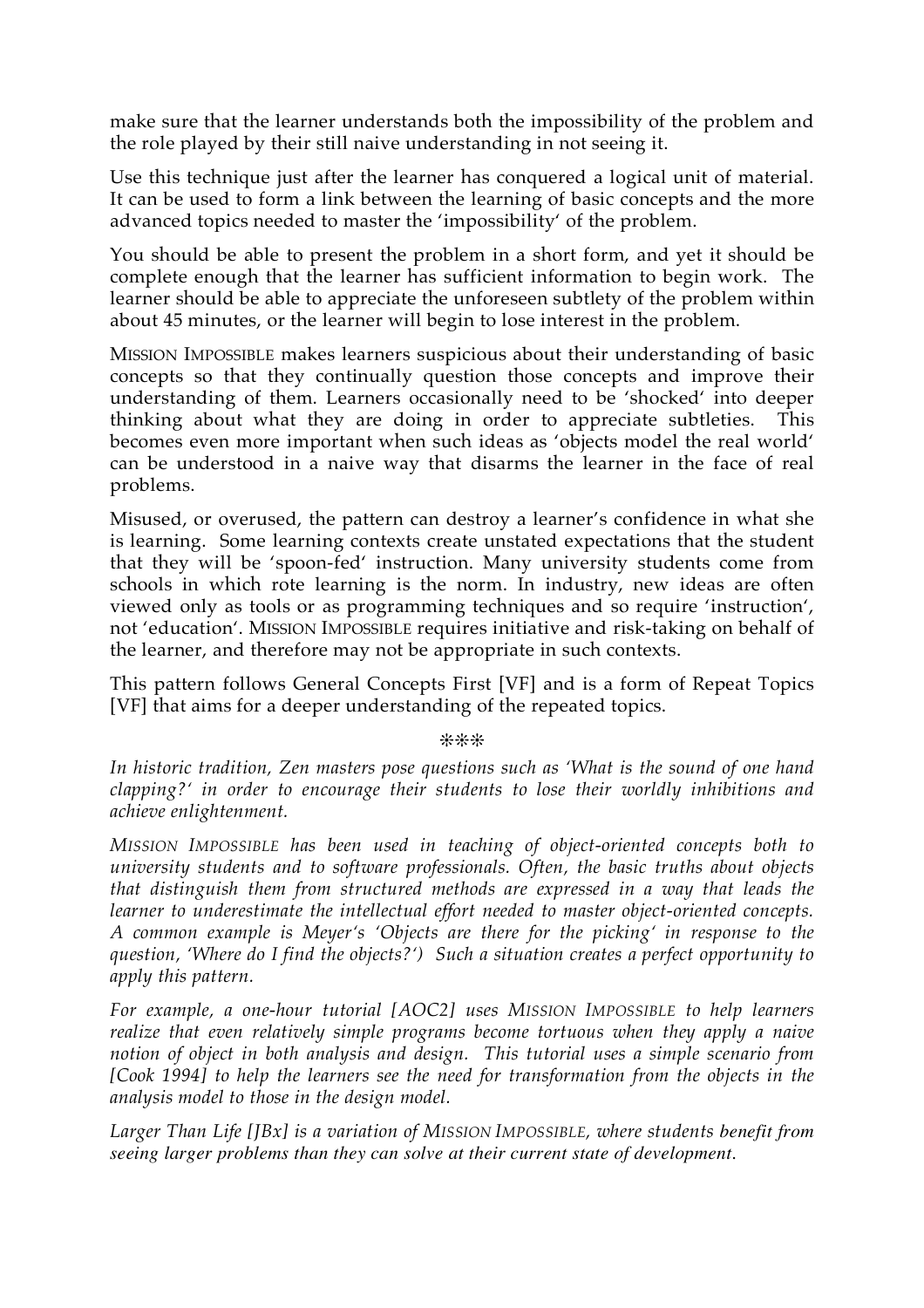## **EXPOSE THE PROCESS**

This pattern was written by Byron Weber-Becker [BWB] and revised by Markus Voelter.

You want to introduce a new concept. Maybe you want to introduce one implementation of ONE CONCEPT – SEVERAL IMPLEMENTATIONS, provide the SOLUTION BEFORE ABSTRACTION or you want to help the students to EXPERIENCING IN THE TINY, SMALL AND LARGE.

❊❊❊

**Examples and exercises form a vital part of any teaching effort. However, often examples and (correct solutions to) exercises only show the final result.** The process of getting there, including the necessary decisions, dead-ends and backtrackings, alternatives and principles are not obvious. As a result, students get frustrated because they do not find the same solution, or simply do not know how to approach the problem.

#### ❊❊❊

**Therefore, when showing examples or "ideal" solutions to exercises, also show and explain the process of getting there. Show the critical decision points to the students and allow them to make their own proposals on how to go on.** When asking them to do an exercise, ask them to also document alternative solutions, and why they do not lead to the desired result. When discussing the exercise in class, let the students show and discuss alternative solutions.

Be sure to honor "silly questions" (as in Jeanine Meyer and Joe Bergin's Gold Stars for Confusion [JM]) and honor the students' work on a topic, even if the correct solution one was not found (as proposed in Exercise Emphasize Process by Fricke/Voelter in [VF]).

This pattern takes time. You have to reduce the amount of what you cover in a session; however, the things still covered will be more thoroughly understood.

*Do not use* the pattern when introducing a new topic. It is not very productive to let the students struggle to find a solution without suitable tools – and then showing an elegant solution using a new technique. The pattern works best during a consolidation phase, when students are practicing formerly introduced topics and learning how best to apply them.

Also make sure that you don't bore students. If they are all so good that they see the right solution from the beginning, don't force them to care about other solutions, which they would not consider in practice.

There are several ways to implement this pattern. One is to go into a lecture/seminar with a problem, but without a solution, trying to find the solution together with the participants. This is a bit risky, in case you do not find the solution... Alternatively, you can try to find the solution offline before, and write down all decision points, etc.

You should try to involve students. But be careful: If the good students always suggest the "ideal" solution first, you have to suggest worse solutions to get the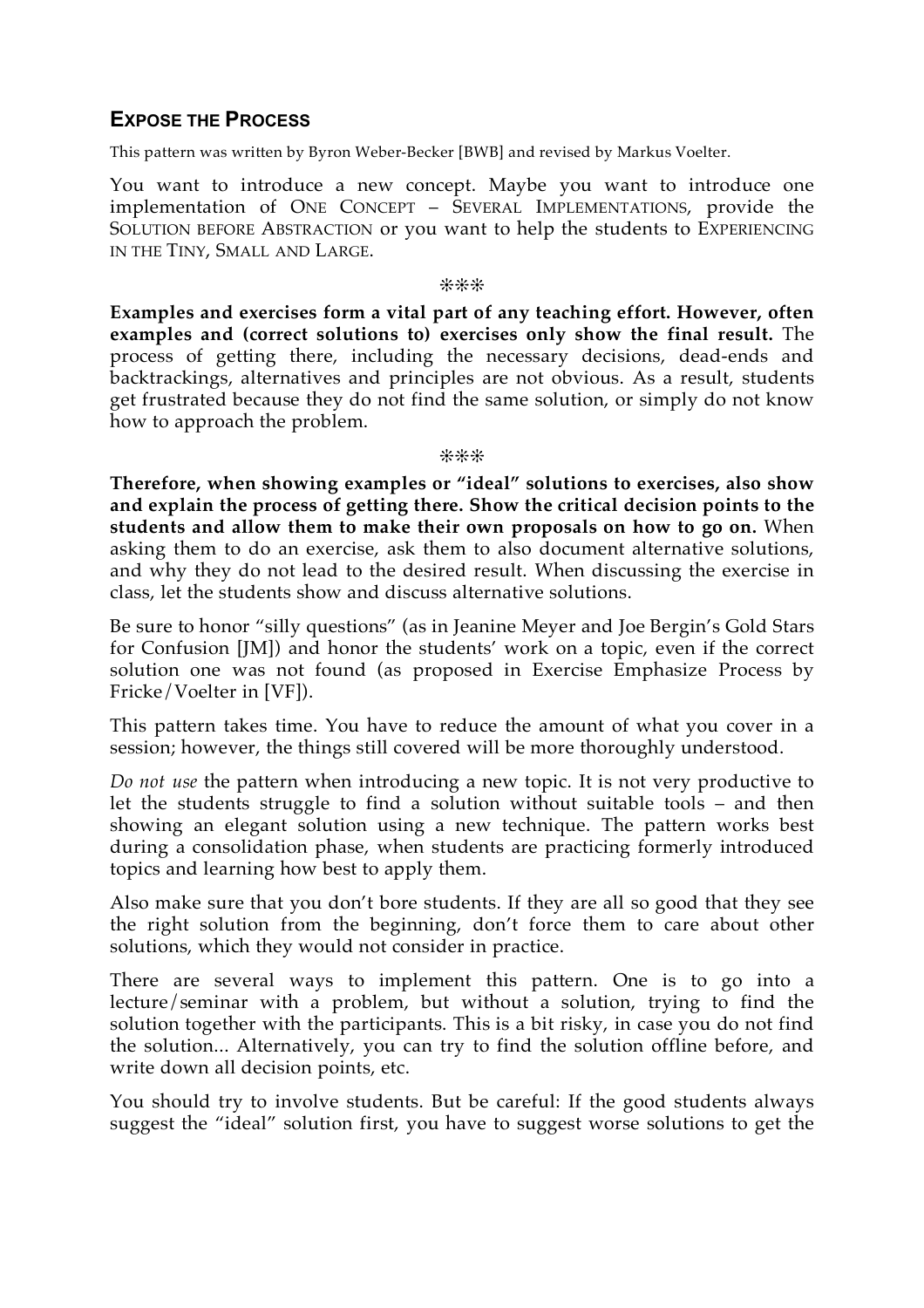variety. This is not ideal, therefore start by showing weaker solution first, then asking the students for improvements.

❊❊❊

*The pattern has been used in the introductory programming course at the University of Waterloo (Waterloo, Ontario, Canada), and in the books* An Introduction to Computer Science using Java *by Kamin et. al. [KMR] and* Designing Pascal Solutions: A Case Study Approach *by Clancy et al. [CLF].*

## **STUDENT DESIGN SPRINT**

This pattern was written by Joseph Bergin [JB2] and revised by Joseph Bergin.

You want the students to experience ONE CONCEPT – SEVERAL IMPLEMENTATIONS.

❊❊❊

Students need to practice design at all levels. They also need quick feedback and peer review on early attempts. Most educators recognize now that students need to be exposed to design early. Most also recognize the need for teamwork and for critical analysis. We eventually need to teach system design, but beginners need program design as well. **If we don't teach it then students will develop their own ad-hoc techniques that may reinforce bad habits. If you use a Spiral [JB] approach the elements of simple design should come in the first cycle.**

❊❊❊

## **Therefore, use some variation of the following highly structured activity. This activity can take place in a seminar, classroom, or in a lab.**

Divide the students into groups of two (or three). Give them a design problem and ask the teams to produce a design outline in 15-20 minutes. There should be a written sketch of the design in that time, perhaps with CRC cards if it is an object design. The instructor can look over shoulders and comment or not, but few hints should be given. Questions should be answered freely.

At the end of 15-20 minutes, the instructor poses a set of questions about the designs without asking for answers. The questions should be such that they cannot be favorably answered by some set of poor designs.

The students are then regrouped by combining pairs of nearby groups, so that you now have groups of  $\overline{4}$  or five students and each group has two of the original designs. The task is now modified slightly and the groups are asked to produce a new design.

After another 15-20 minutes the instructor again poses a set of questions for thought, regroups the students again into still larger groups, modifies the task slightly and again puts the students to work.

This can continue for as many cycles as the instructor wishes. At the end, the instructor should evaluate the resulting designs and make comments. It may be enough to show one or two of the best designs and explain why these are better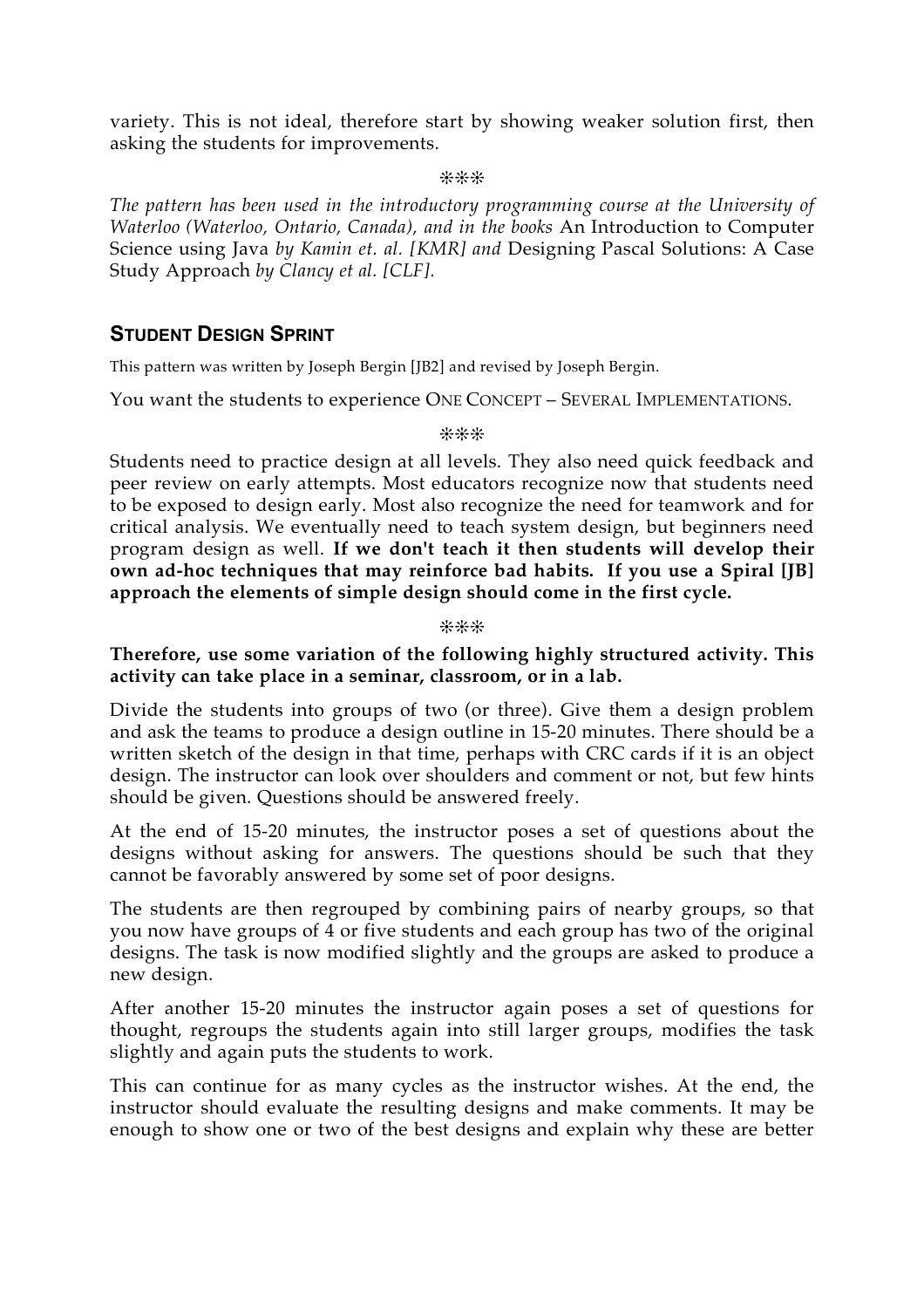than the others. If poor designs are also to be shown, it might be best if the names of the designers are not attached.

Alternatively, the groups can be required to present and justify their designs and the rest of the class can critique them.

For some situations one cycle may be all that is needed, followed by a discussion of the issues. In this case the instructor can ask the groups which designs had certain characteristics.

❊❊❊

*Alistair Cockburn [AC] has a wonderful exercise for students designing a coffee machine in about three or four cycles in which the requirements become more sophisticated each* cycle. In the first cycle the machine can deliver coffee for 35 cents. In the second it can also *deliver soup for 25 cents.*

*This can be used in program design in the early phases of a student's learning. The task can be to write a function with a given set of pre and post conditions. The tasks in the later cycles can be to loosen the pre conditions and/or strengthen the post conditions.*

*Alternatively, the task could be to develop some code with a given invariant and the questions can involve ways that a user might invalidate the invariant if the design is not sound.*

*This pattern can be used when learning data structure design. For example, the students can be asked to design a linked list, without telling them how it will be used. They must design a protocol and pick an implementation strategy. The instructor can then suggest some uses to which a linked list might be put and ask if the design supports that use.*

## **ROUND ROBIN**

This pattern was written by Kent Beck and David Bellin [BB] pattern and revised by Joseph Bergin.

You want all students to participate in a discussion.

❊❊❊

One of the most difficult aspects of teamwork is getting everyone in the room to work on equal footing. Both organizational differences (jobs, position, etc.) and personality can quickly and inadvertently lead to a core of speakers and a core of listeners. Moreover, the fact that the listeners are not talking does not mean they are not thinking or that they are in agreement. **However, you want to get everyone's participation and input and you especially want to encourage the quieter members to take a more active role.**

❊❊❊

## **Therefore, use a round robin technique to solicit suggestions.**

Go around the room or table. As each member of the team contributes an idea, write it down on the board. The facilitator should do the writing since the other members of the team should be watching and thinking. If there is a team member who does not have enough information on a particular problem to contribute to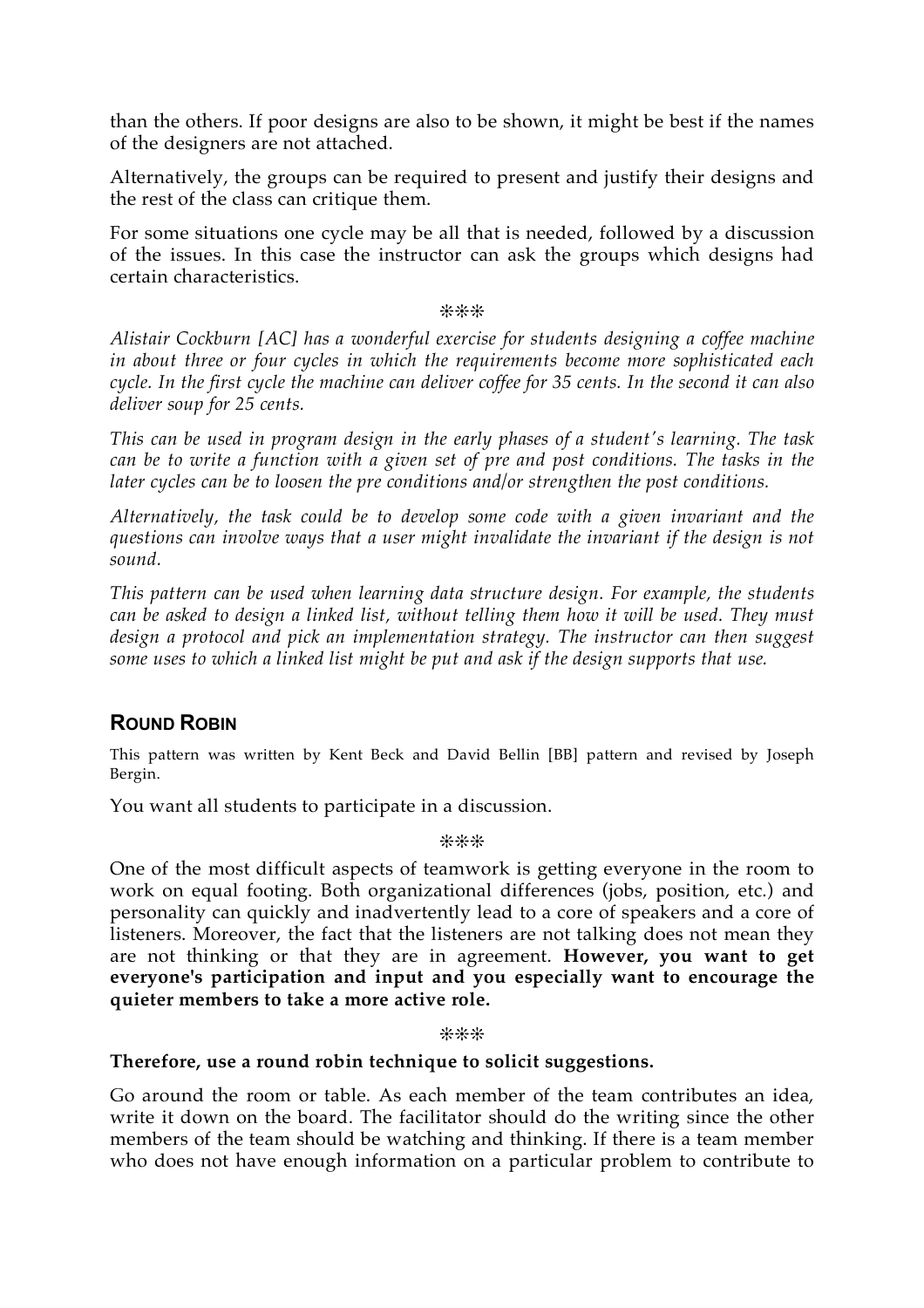the brainstorming, that person can act as scribe to keep them involved. However, if a team is chosen well, every member should be an important source of ideas. The goal of the round robin is to allow the group to move ahead at an even tempo but to give people enough time to think. Short pauses are fine, but breaks of more than 60 seconds can interrupt the momentum and ideas may be lost. To keep things going you can establish a "pass" policy. If someone is really stumped, they can "pass" for that round, but they should take their regular turn the next time around. The facilitator needs to be sensitive here. If someone is slower to speak, don't cut off his or her turn too soon. At the same time, keep things moving so that other people do not forget what they want to say. The brainstorming is complete when everyone in the group has to pass.

However, this works better in small groups (6 or so) than large (20). You may need to factor out a subset of the group to use this effectively. Or you can partition the large group into smaller groups and use this in each group. To do that requires a facilitator in each group.

❊❊❊

*For example, you can use this in coming up with suggestions for the initial CRC cards for a class design of a new problem being considered by the class. You can also use it to get comments on the flaws in a suggested design. You can also use this in any Brainstorming [DB] session.*

| AC               | Alistair Cockburn, Website,<br>http://members.aol.com/acockburn/                                                                                                                         |
|------------------|------------------------------------------------------------------------------------------------------------------------------------------------------------------------------------------|
| <b>AOC</b>       | Alan O'Callaghan, Mission Impossible,<br>http://sol.info.unlp.edu.ar/ppp/pp21.htm                                                                                                        |
| AOC <sub>2</sub> | Alan O'Callaghan, The Topsy-Turvy Worlds we live and work in<br>- and the different ways we need to use objects in each of them,<br>Proceedings of the Educators' Symposium, OOPSLA 1998 |
| <b>BB</b>        | Kent Beck and David Bellin, Round Robin,<br>http://sol.info.unlp.edu.ar/ppp/pp6.htm                                                                                                      |
| BL               | Billy B.L.Lim, Programming in the Tiny, Small, Large,<br>http://sol.info.unlp.edu.ar/ppp/pp10.htm                                                                                        |
| Bus96            | Buschmann, F., Meunier, R., Rohnert, H., Sommerlad, P.,<br>Stal, M. (1996). Pattern-Oriented Software Architecture: A<br>System of Patterns. Chichester, England: John Wiley & Sons.     |
| <b>BWB</b>       | Byron Weber-Becker, Expose the Process,<br>http://sol.info.unlp.edu.ar/ppp/pp56.htm                                                                                                      |

## **References**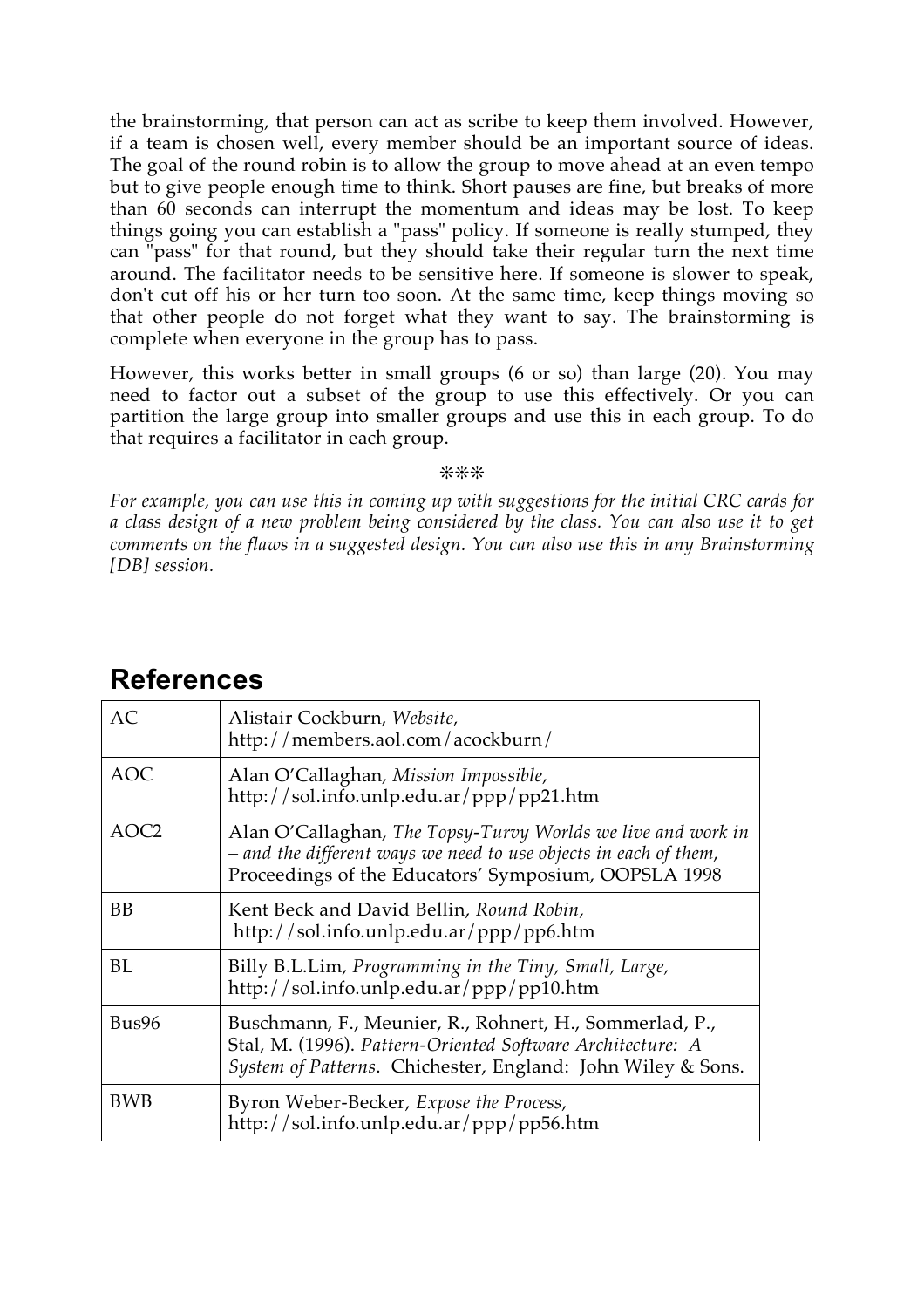| CA              | Christopher Alexander et.al., A Pattern Language: Towns -<br>Buildings - Construction. Oxford University Press 1977                                                                                                                             |
|-----------------|-------------------------------------------------------------------------------------------------------------------------------------------------------------------------------------------------------------------------------------------------|
| Cook 1994       | S. Cook, J. Daniels, Designing Object Systems, Prentice Hall<br>1994                                                                                                                                                                            |
| <b>CLF</b>      | Clancy, Linn, Freeman, Designing Pascal Solutions: A Case<br>Study Approach, 1992                                                                                                                                                               |
| DB              | David Bellin, Brainstorming,<br>http://sol.info.unlp.edu.ar/ppp/pp4.htm                                                                                                                                                                         |
| Fow97           | Fowler, Martin (1997). Analysis Patterns. Reusable Object<br>Models. Reading, MA: Addison-Wesley Longman, Inc.                                                                                                                                  |
| <b>GLC</b>      | Gary L. Craig, Discussion-Activity-Review-Lab-Review,<br>http://sol.info.unlp.edu.ar/ppp/pp18.htm                                                                                                                                               |
| GoF             | Gamma, Helm, Johnson, Vlissides, Design Patterns: Elements<br>of Reusable Object-Oriented Software. Addison Wesley 1995                                                                                                                         |
| IC              | Ian Chai, Concrete to Abstraction,<br>http://sol.info.unlp.edu.ar/ppp/pp1.htm. This references<br>the patterns "Acquaintance Examples" and "Colorful<br>Analogy" from Dana Anthony, Patterns for Classroom<br>Education, Proceedings of PloP'95 |
| JB              | Joseph Bergin, Spiral, http://csis.pace.edu/ppp/pp32.htm                                                                                                                                                                                        |
| JB <sub>2</sub> | Joseph Bergin, Student Design Sprint,<br>http://sol.info.unlp.edu.ar/ppp/pp60.htm                                                                                                                                                               |
| JBx             | Joseph Bergin, Mistake, Toy Box, Larger than Life,<br>http://csis.pace.edu/~bergin/PedPat1.3.html                                                                                                                                               |
| JE              | Jutta Eckstein, Learning to Teach and Learning to Learn,<br>Proceedings of EuroPLoP 2000, UKV Konstanz, 2001.                                                                                                                                   |
| JM              | Jeanine Meyer and Joseph Bergin, Gold Stars for Confusion,<br>http://csis.pace.edu/ppp/pp58.htm                                                                                                                                                 |
| KB              | Kent Beck, The Three Bears,<br>http://sol.info.unlp.edu.ar/ppp/pp17.htm                                                                                                                                                                         |
| <b>KMR</b>      | Kamin, Mickunas, Reingold An Introduction to Computer<br>Science using Java, McGraw-Hill, 1998                                                                                                                                                  |
| MJ              | Marcelo Jenkins, Design-Do-Redo-Redo pattern,<br>http://sol.info.unlp.edu.ar/ppp/pp13.htm                                                                                                                                                       |
| <b>MLM</b>      | Mary Lynn Manns, See before Hear,<br>http://sol.info.unlp.edu.ar/ppp/pp8.htm                                                                                                                                                                    |
| PPP             | Pedagogical Patterns Project,<br>http://www.pedagogicalpatterns.org                                                                                                                                                                             |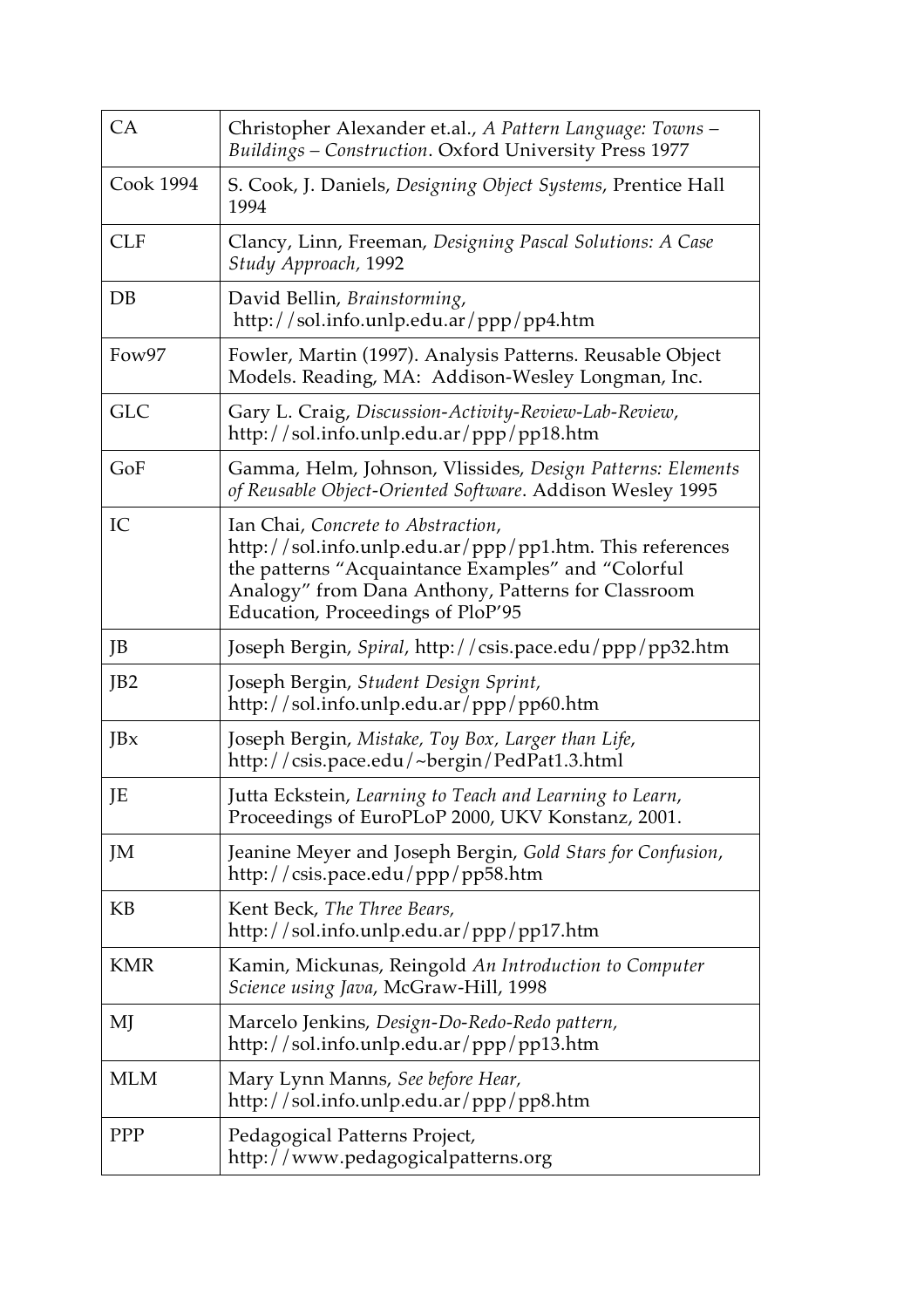| PL <sub>o</sub> P1             | Coplien, Schmidt (eds.), Pattern Languages of Program Design,<br><b>Addison Wesley 1995</b>                                                                         |
|--------------------------------|---------------------------------------------------------------------------------------------------------------------------------------------------------------------|
| PLoP <sub>2</sub>              | Vlissides, Coplien, Kerth (eds.), Pattern Languages of Program<br>Design 2, Addison Wesley 1996                                                                     |
| PL <sub>o</sub> P <sub>3</sub> | Martin, Riehle, Buschmann (eds.), Pattern Languages of<br>Program Design 3, Addison Wesley 1998                                                                     |
| PLoP4                          | Harrison, Foote, Rohnert (eds.), Pattern Languages of Program<br>Design 4, Addison Wesley 2000                                                                      |
| Sollmann<br>1994               | Sollman and Heinze. <i>Visionsmanagement</i> . Erfolg als<br>vorausgedachtes Ergebnis. (Vision Management. Success as<br>a pre-thought result.) Orell Füssli, 1994. |
| Thomas<br>1981                 | Frank Thomas, Ollie Johnston, Disney Animation: The Illusion<br>of Life Abbeville Press, New York 1981                                                              |
| VF                             | Markus Voelter, Astrid Fricke, SEMINARS,<br>http://www.voelter.de/seminars                                                                                          |
| Web59                          | Webster's New Collegiate Dictionary. (1959). G & C<br>Merriam Co.                                                                                                   |